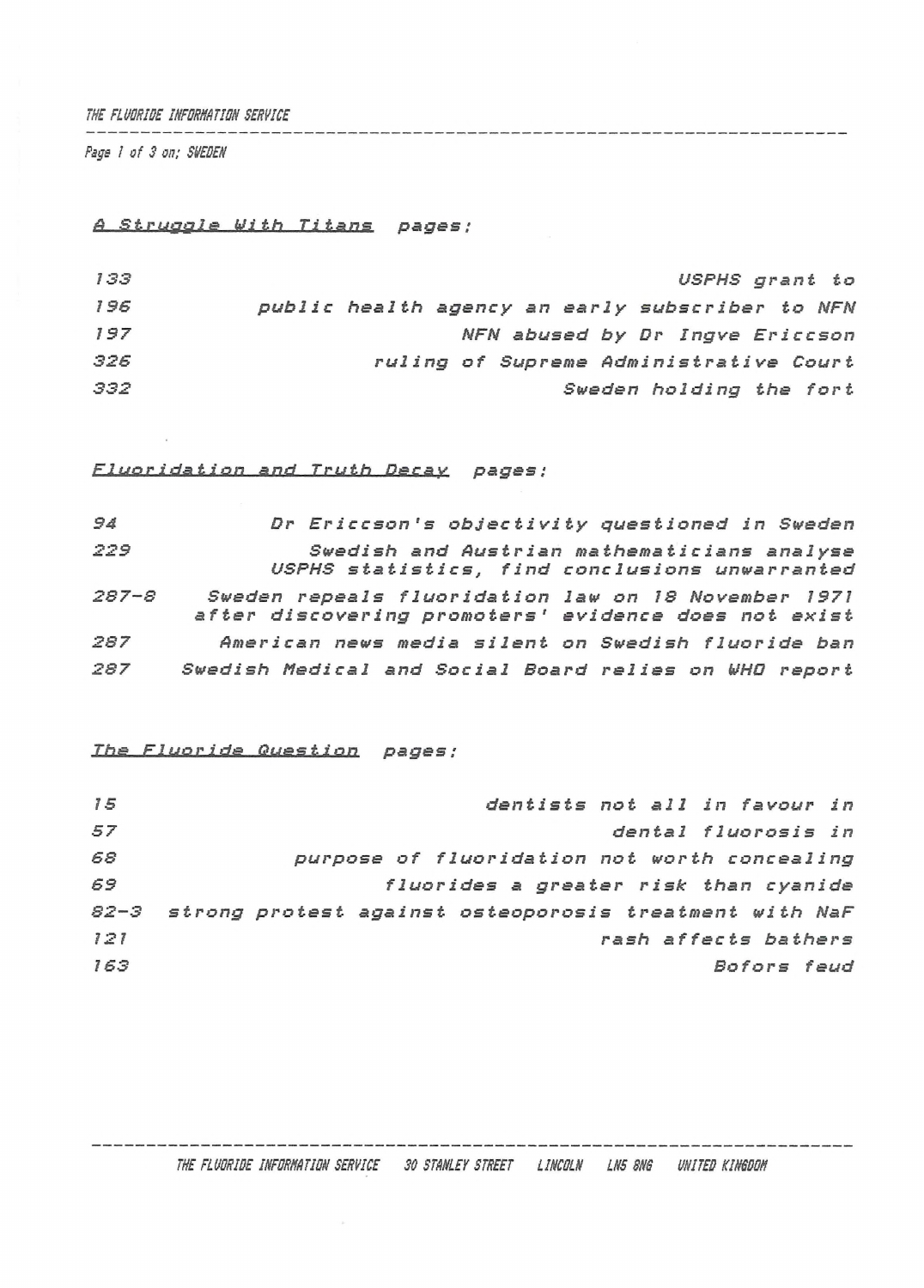*THE FLUORIDE INFORNNTIDN SERVICE*

*Pigs 2 of <sup>S</sup> on; SVEDEN*

#### *El* y<sup>g</sup> *<sup>I</sup>', id<sup>ä</sup> t iPil\_\_*1\_\_*The Great Dilemma page;*

*322 author presents cases to Swedish Medical Society*

# *Elueride in Australia*l\_<sup>v</sup> *<sup>A</sup> Case to Answer pages ;*

| 8  | abandoned in Sweden, the Netherlands and W Germany                                                                                                                                                    |
|----|-------------------------------------------------------------------------------------------------------------------------------------------------------------------------------------------------------|
| 80 | Swedish Medical Board opposed to fluoridation                                                                                                                                                         |
| 95 | fluoridation banned by Act of Parliament in Sweden 1971                                                                                                                                               |
| 95 | Swedish Medical Board and many dentists opposed to<br>fluoridation long before its ban                                                                                                                |
| 95 | Australian promoter's explanation of Swedish ban                                                                                                                                                      |
| 98 | advisor on pharmacology to Swedish government feared<br>high-fluoride infants' brains would be affected,<br>producing permanent disorders in learning ability and<br>other subtle behavioural effects |

*FLuor ids\_\_\\_\_The Freedom Fight pages ;*

| 119 | comparative studies of 130 million naturally |  |                                         |
|-----|----------------------------------------------|--|-----------------------------------------|
|     |                                              |  | fluoridated people non-existent         |
| 120 |                                              |  | Professor Ericsson's profitable patents |